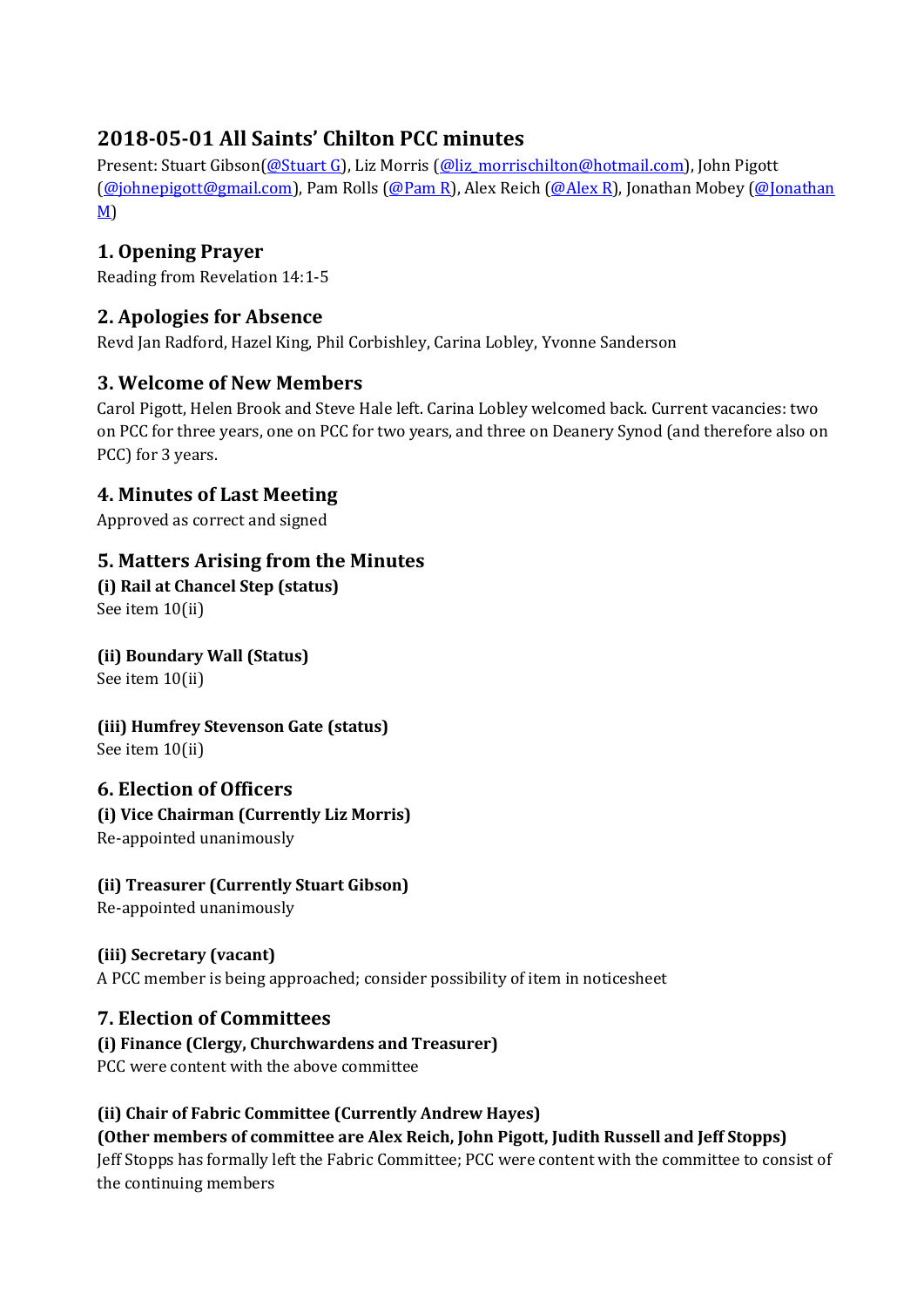## **8. Election of PCC Representatives**

#### **(i) Village Hall Management Committee (Currently Vacant)**

Liz Morris is content to remain the informal link; Alex remains on the Village Hall checking rota; Village Hall Committee Representation remains vacant

#### **(ii) Stewardship/Gift Aid Secretary (Currently Stuart Gibson)**

The PCC formally agreed to include this within the Treasurer's remit

#### **(iii) Electoral Roll Officer (vacant…Carol Pigott prepared to do this)**

The PCC gratefully accepted the offer and formally appointed Carol Pigott as Electoral Roll Officer unanimously

#### **(iv) To add any new members of PCC to list of sidesmen**

Not currently applicable

#### **(v) Health and Safety Representative**

 $\bullet$  [@Jonathan M](/ep/profile/iX86Va0dCNNJDjPG9iZ9pqxkTGKs0AQklikl1ZkLpIAlfiSgrO) to ask Carina Lobley whether she is prepared to continue in this role; PCC unanimously agreed to re-appoint subject to her agreement

#### **9. Appointment of People for Tasks – see attached**

List of people/groups as per separate paper approved by PCC with the following changes

- ❖ **@**Jonathan M to update the list as follows...
- ◆ **[@Naomi G](/ep/profile/1gg9uA1iUgdDmqkTo2qovwsz8KqdG3D5c8Leg9qh5atse0XZWC9m)** (Naomi Gibson) is recruiting Ride and Stride Co-ordinator alongside Audrey Slater
- Children and Families Workers Melanie Shields and Sarah Barrett
- ❖ [@Jonathan M](/ep/profile/iX86Va0dCNNJDjPG9iZ9pqxkTGKs0AQklikl1ZkLpIAlfiSgrO) to d/w CFWs Baptism follow-up
- Remove H&S Officer from list (see item 8 above)
- Remove Wedding/Funeral flowers
- Mothering Sunday Flowers Liz Morris
- $\clubsuit$  [@Alex R](/ep/profile/iX86Va0dCNNJDjPG9iZ8gQhdOESNhbh2lvdTGTpxTvpXPsnTA1) to write to Audrey Slater re linen and Dina Tisdall re frontals and Carol re PCC secretary
- Tower Captain David Crennell and Stuart Gibson (jointly)
- Coffee Purchase update description to 'Coffee *and biscuits* purchase'
- Clock Maintenance John P and Stuart G (jointly)
- Sidesmen and Sound System update to Sidesmen and Sound and Projection System

## **10. Committee Reports**

#### **(i) Finance (SG)**

Reports received and noted

Electrical bill today for £1100, which was  $\sim$ £300 above the budgeted figure

PCC agree that Peter Shields should have returned pension contribution passed to him

 $\Diamond$  @Ionathan M to inform Harwell PCC of plan to pass on returned pension contribution to Peter Shields

2 out of approx 30 regular givers moved across to Parish Giving Scheme (PGS)

- $\triangleq$  [@Jonathan M](/ep/profile/iX86Va0dCNNJDjPG9iZ9pqxkTGKs0AQklikl1ZkLpIAlfiSgrO) to include PGS in email and liaise with @Vicky I about noticesheet item
- ❖ **[@Stuart G](/ep/profile/1gg9uA1iUgdDmqkTo2qovwsz8LZqvbJ82xfK3b5aRiukpRbXX2i1)** to include PGS in annual letter

Current deficit of £800 is below the budgeted deficit